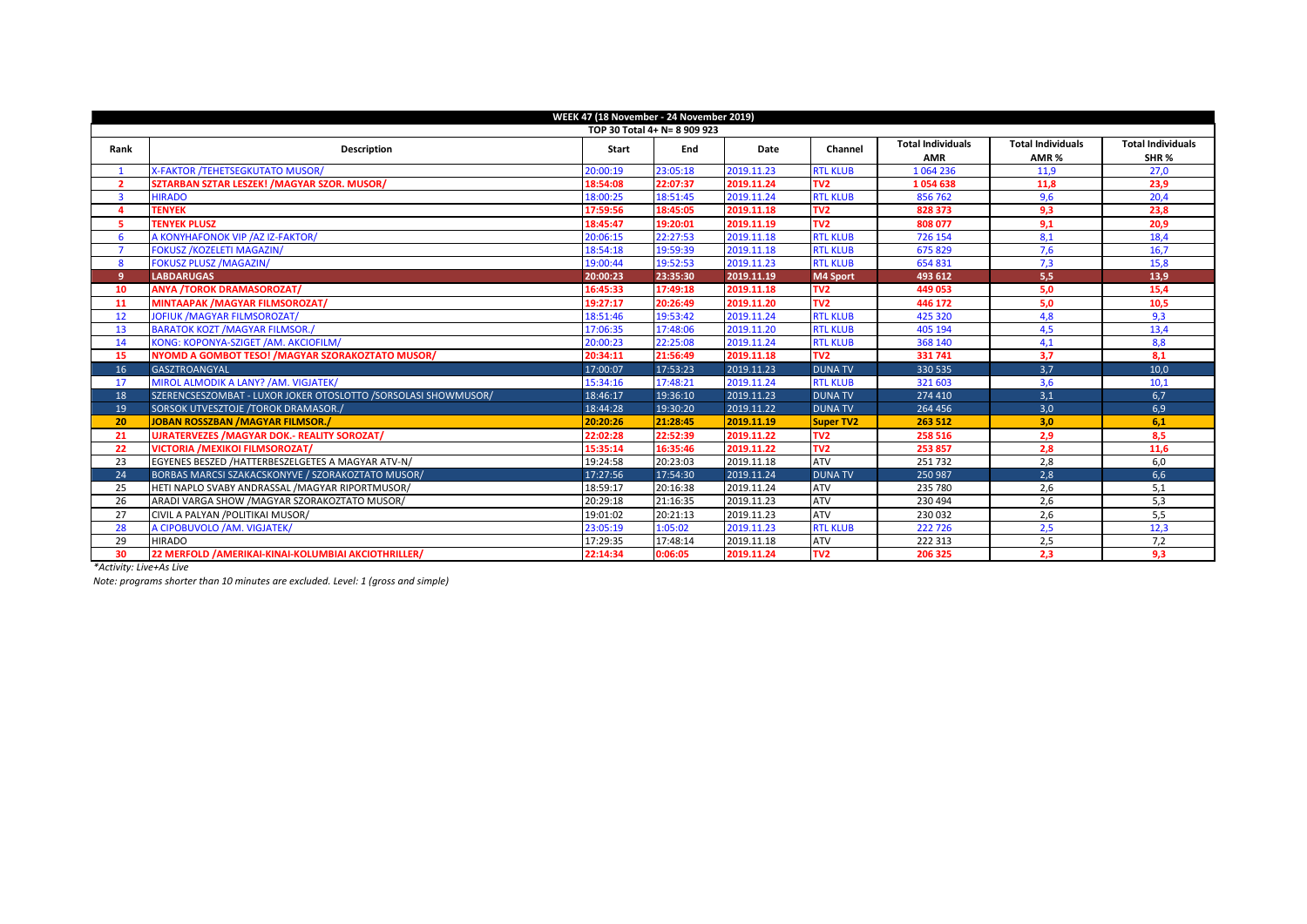| WEEK 47 (18 November - 24 November 2019) |                                                      |                                 |          |              |                 |            |           |                  |  |  |
|------------------------------------------|------------------------------------------------------|---------------------------------|----------|--------------|-----------------|------------|-----------|------------------|--|--|
|                                          |                                                      | TOP 30 - AGE 18-59 N= 5 198 151 |          |              |                 |            |           |                  |  |  |
|                                          |                                                      |                                 | End      |              |                 | Age 18-59  | Age 18-59 | Age 18-59        |  |  |
| Rank                                     | <b>Description</b>                                   | Start                           |          | <b>Dates</b> | Channel         | <b>AMR</b> | AMR%      | SHR <sub>%</sub> |  |  |
| $\mathbf{1}$                             | X-FAKTOR /TEHETSEGKUTATO MUSOR/                      | 20:00:19                        | 23:05:18 | 2019.11.23   | <b>RTL KLUB</b> | 596 706    | 11,5      | 27,7             |  |  |
| $\overline{2}$                           | SZTARBAN SZTAR LESZEK! / MAGYAR SZOR. MUSOR/         | 18:54:08                        | 22:07:37 | 2019.11.24   | TV <sub>2</sub> | 445 426    | 8,6       | 19,1             |  |  |
| $\overline{3}$                           | <b>HIRADO</b>                                        | 18:00:25                        | 18:51:45 | 2019.11.24   | <b>RTL KLUB</b> | 410 880    | 7,9       | 19,5             |  |  |
| 4                                        | A KONYHAFONOK VIP / AZ IZ-FAKTOR/                    | 20:06:15                        | 22:27:53 | 2019.11.18   | <b>RTL KLUB</b> | 410 240    | 7,9       | 19,8             |  |  |
| 5                                        | <b>FOKUSZ /KOZELETI MAGAZIN/</b>                     | 18:54:18                        | 19:59:39 | 2019.11.18   | <b>RTL KLUB</b> | 343 158    | 6,6       | 17,7             |  |  |
| 6                                        | <b>FOKUSZ PLUSZ /MAGAZIN/</b>                        | 19:00:44                        | 19:52:53 | 2019.11.23   | <b>RTL KLUB</b> | 325 188    | 6,3       | 15,7             |  |  |
| $\overline{7}$                           | <b>TENYEK PLUSZ</b>                                  | 18:45:47                        | 19:20:01 | 2019.11.19   | TV <sub>2</sub> | 310 403    | 6,0       | 16,7             |  |  |
| 8                                        | <b>LABDARUGAS</b>                                    | 20:00:23                        | 23:35:30 | 2019.11.19   | M4 Sport        | 284 576    | 5,5       | 15               |  |  |
| 9                                        | <b>MINTAAPAK /MAGYAR FILMSOROZAT/</b>                | 19:28:23                        | 20:28:16 | 2019.11.22   | TV <sub>2</sub> | 275 398    | 5,3       | 13,7             |  |  |
| 10                                       | <b>TENYEK</b>                                        | 17:59:59                        | 18:45:32 | 2019.11.22   | T <sub>2</sub>  | 270 382    | 5,2       | 16,5             |  |  |
| 11                                       | JOFIUK / MAGYAR FILMSOROZAT/                         | 18:51:46                        | 19:53:42 | 2019.11.24   | <b>RTL KLUB</b> | 257937     | 5,0       | 10,9             |  |  |
| 12                                       | KONG: KOPONYA-SZIGET /AM. AKCIOFILM/                 | 20:00:23                        | 22:25:08 | 2019.11.24   | <b>RTL KLUB</b> | 251 623    | 4,8       | 11,2             |  |  |
| 13                                       | NYOMD A GOMBOT TESO! / MAGYAR SZORAKOZTATO MUSOR/    | 20:34:18                        | 21:53:00 | 2019.11.20   | T <sub>2</sub>  | 173 649    | 3,3       | 8,3              |  |  |
| 14                                       | MIROL ALMODIK A LANY? / AM. VIGJATEK/                | 15:34:16                        | 17:48:21 | 2019.11.24   | <b>RTL KLUB</b> | 161 391    | 3,1       | 10,0             |  |  |
| 15                                       | A MESTERGYILKOS: FELTAMADAS /AM. AKCIOFILM/          | 21:00:09                        | 22:53:10 | 2019.11.20   | FILM+           | 156 943    | 3,0       | 8.7              |  |  |
| 16                                       | <b>BARATOK KOZT / MAGYAR FILMSOR./</b>               | 17:06:35                        | 17:48:06 | 2019.11.20   | <b>RTL KLUB</b> | 148 235    | 2,9       | 11,2             |  |  |
| 17                                       | A CIPOBUVOLO /AM. VIGJATEK/                          | 23:05:19                        | 1:05:02  | 2019.11.23   | <b>RTL KLUB</b> | 146 633    | 2,8       | 12,9             |  |  |
| 18                                       | <b>UJRATERVEZES / MAGYAR DOK.- REALITY SOROZAT/</b>  | 22:04:21                        | 23:04:43 | 2019.11.18   | TV <sub>2</sub> | 143 522    | 2,8       | 9,0              |  |  |
| 19                                       | AZ UTOLSO BOSZORKANYVADASZ /AM. AKCIOFILM/           | 19:00:53                        | 20:53:53 | 2019.11.22   | FILM+           | 137 247    | 2,6       | 6,9              |  |  |
| 20                                       | A FELALDOZHATOK 2. /AM. AKCIOFILM/                   | 19:00:15                        | 20:52:12 | 2019.11.20   | FILM+           | 135 584    | 2,6       | 6,5              |  |  |
| 21                                       | <b>ANYA /TOROK DRAMASOROZAT/</b>                     | 16:45:33                        | 17:49:18 | 2019.11.18   | TV <sub>2</sub> | 131 013    | 2,5       | 10,4             |  |  |
| 22                                       | 22 MERFOLD / AMERIKAI-KINAI-KOLUMBIAI AKCIOTHRILLER/ | 22:14:34                        | 0:06:05  | 2019.11.24   | TV <sub>2</sub> | 127 395    | 2,5       | 9,7              |  |  |
| 23                                       | <b>JURASSIC WORLD / AMERIKAI-KINAI KALANDFILM/</b>   | 18:24:45                        | 20:51:04 | 2019.11.23   | $MOZI +$        | 119818     | 2,3       | 5,6              |  |  |
| 24                                       | <b>JOBAN ROSSZBAN /MAGYAR FILMSOR./</b>              | 20:20:26                        | 21:28:45 | 2019.11.19   | Super TV2       | 117941     | 2,3       | 5,3              |  |  |
| 25                                       | <b>WANTED /AM. AKCIOFILM/</b>                        | 21:19:53                        | 23:29:59 | 2019.11.22   | MOZI+           | 117 113    | 2,3       | 6,8              |  |  |
| 26                                       | CSUCSFORMABAN 3 / AM.AKCIOVIGJ./                     | 19:10:33                        | 20:51:43 | 2019.11.24   | FILM+           | 114 202    | 2,2       | 4,7              |  |  |
| 27                                       | JOHN WICK: MASODIK FELVONAS /AM. THRILLER/           | 20:59:44                        | 23:19:26 | 2019.11.21   | FILM+           | 113 968    | 2,2       | 6,5              |  |  |
| 28                                       | <b>SHOWDER KLUB</b>                                  | 21:20:32                        | 22:16:36 | 2019.11.21   | <b>RTL II</b>   | 105 434    | 2,0       | 5,6              |  |  |
| 29                                       | <b>MASNAPOSOK 3. /AM. VIGJATEK/</b>                  | 20:59:58                        | 22:53:13 | 2019.11.24   | FILM+           | 96 612     | 1,9       | 4,8              |  |  |
| 30                                       | POKEMBER: HAZATERES /AM. SCI-FI AKCIOFILM/           | 19:53:52                        | 22:33:17 | 2019.11.23   | TV <sub>2</sub> | 95 525     | 1.8       | 4,3              |  |  |

*18-59 N= 5 198 151*

*Source: Nielsen Audience Measurement Ltd.*

*Note: programs shorter than 10 minutes are excluded. Level: 1 (gross and simple) Episodes/programs with the highest rating are included (duplications excluded).* 

*\*Activity: Live+As Live*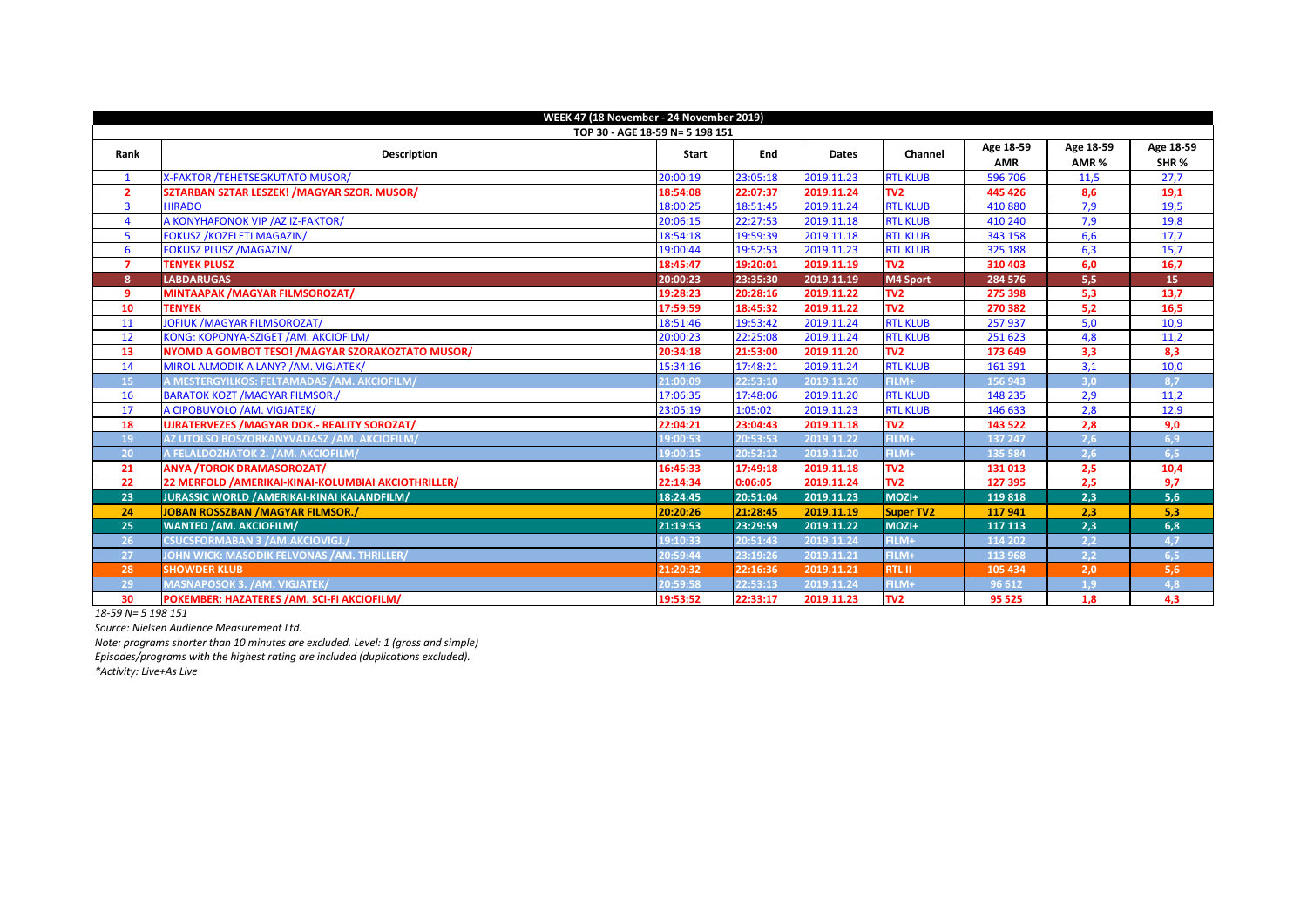**Time band: 18:00-22:59**

## **WEEK 47 (18 November - 24 November 2019)**

|                          |                                    | PRIME TIME - TV2 vs. RTL KLUB                                         |                      |                      |                    |                          |              |                    |                   |                  |
|--------------------------|------------------------------------|-----------------------------------------------------------------------|----------------------|----------------------|--------------------|--------------------------|--------------|--------------------|-------------------|------------------|
| Dates                    | Channel                            | <b>Description</b>                                                    | <b>Start</b>         | End                  |                    | <b>Total Individuals</b> |              |                    | <b>Ages 18-59</b> |                  |
|                          |                                    |                                                                       |                      |                      | <b>AMR</b>         | AMR %                    | SHR%         | AMR                | AMR %             | SHR <sub>%</sub> |
| 2019.11.18               | TV <sub>2</sub>                    | <b>TENYEK</b>                                                         | 17:59:5              | 18:45:09             | 828 373            | 9,3                      | 23,8         | 269 457            | 5,2               | 16,9             |
| 2019.11.18               | TV <sub>2</sub>                    | <b>TENYEK PLUSZ</b>                                                   | 18:45:14             | 19:19:30             | 732 378            | 8,2                      | 18,9         | 278 899            | 5,4               | 15 <sub>c</sub>  |
| 2019.11.18               | TV <sub>2</sub>                    | MINTAAPAK / MAGYAR FILMSOROZAT/                                       | 19:26:58             | 20:27:50             | 418 466            | 4,7                      | 9,9          | 227 165            | 4,4               | 11,1             |
| 2019.11.18               | TV <sub>2</sub>                    | NYOMD A GOMBOT TESO! / MAGYAR SZORAKOZTATO MUSOR/                     | 20:34:11             | 21:56:49             | 331 741            | 3,7                      | 8,1          | 166 163            | 3,2               | 7,7              |
| 2019 11 18               | TV <sub>2</sub>                    | UJRATERVEZES / MAGYAR DOK. - REALITY SOROZAT/                         | 22:04:2              | 23:04:43             | 254 741            | 2.9                      | 9.1          | 143 522            | 2.8               | 9.0              |
| 2019.11.18               | <b>RTL KLUB</b>                    | <b>HIRADO</b>                                                         | 18:00:26             | 18:45:04             | 802 298            | 9,0                      | 23,0         | 355 179            | 6.8               | 22,2             |
| 2019.11.18<br>2019.11.18 | <b>RTL KLUB</b><br><b>RTL KLUB</b> | FOKUSZ /KOZELETI MAGAZIN/<br>A KONYHAFONOK VIP / AZ IZ-FAKTOR/        | 18:54:18<br>20:06:15 | 19:59:39<br>22:27:53 | 675 829<br>726 154 | 7,6<br>8,1               | 16,7<br>18,4 | 343 158<br>410 240 | 6,6<br>7,9        | 17,7<br>19,8     |
| 2019.11.18               | <b>RTL KLUB</b>                    | <b>BARATOK KOZT / MAGYAR FILMSOR.</b>                                 | 22:27:54             | 23:17:13             | 247 026            | 2.8                      | 9,9          | 122 709            | 2.4               | 8,7              |
| 2019.11.19               | TV <sub>2</sub>                    | <b>TENYEK</b>                                                         | 18:00:03             | 18:45:38             | 781 336            | 8,8                      | 22,3         | 239 615            | 4,6               | 14,7             |
| 2019.11.19               | TV <sub>2</sub>                    | <b>TENYEK PLUSZ</b>                                                   | 18:45:47             | 19:20:01             | 808 077            | 9,1                      | 20,9         | 310 403            | 6,0               | 16,7             |
| 2019.11.19               | TV <sub>2</sub>                    | MINTAAPAK / MAGYAR FILMSOROZAT/                                       | 19:27:19             | 20:24:02             | 389729             | 4,4                      | 9,3          | 239 548            | 4,6               | 11,5             |
| 2019.11.19               | TV <sub>2</sub>                    | NYOMD A GOMBOT TESO! / MAGYAR SZORAKOZTATO MUSOR/                     | 20:31:31             | 21:54:35             | 237 529            | 2,7                      | 5,7          | 122 171            | 2,4               | 5,5              |
| 2019.11.19               | TV <sub>2</sub>                    | UJRATERVEZES / MAGYAR DOK.- REALITY SOROZAT/                          | 22:02:06             | 22:51:59             | 203 191            | 2,3                      | 6,3          | 109 851            | 2,1               | 6,1              |
| 2019.11.19               | TV <sub>2</sub>                    | <b>MAGANNYOMOZOK / MAGYAR DOKUREALITY-SOR./</b>                       | 22:58:21             | 23:54:5              | 105 253            | 1.2                      | 5.6          | 66 274             | 1.3               | 6,1              |
| 2019.11.19               | <b>RTL KLUB</b>                    | <b>HIRADO</b>                                                         | 18:00:26             | 18:45:06             | 785 508            | 8,8                      | 22,4         | 356 777            | 6,9               | 21,9             |
| 2019.11.19               | <b>RTL KLUB</b>                    | <b>FOKUSZ /KOZELETI MAGAZIN/</b>                                      | 18:54:21             | 19:59:09             | 635 596            | 7,1                      | 15,7         | 326 357            | 6,3               | 16,5             |
| 2019.11.19               | <b>RTL KLUB</b>                    | A KONYHAFONOK VIP / AZ IZ-FAKTOR/                                     | 20:05:50             | 22:28:59             | 666 466            | 7,5                      | 16,5         | 356 572            | 6,9               | 16,7             |
| 2019.11.19               | <b>RTL KLUB</b>                    | <b>BARATOK KOZT /MAGYAR FILMSOR./</b>                                 | 22:29:00             | 23:16:57             | 283 681            | 3.2                      | 10.9         | 125 837            | 2.4               | 8,4              |
| 2019.11.20               | TV <sub>2</sub>                    | <b>TENYEK</b>                                                         | 18:00:00             | 18:44:45             | 804 513            | 9,0                      | 22,5         | 258 884            | 5,0               | 15,6             |
| 2019.11.20               | TV <sub>2</sub>                    | <b>TENYEK PLUSZ</b>                                                   | 18:44:54             | 19:20:00             | 712 127            | 8,0                      | 18,3         | 262 866            | 5,1               | 14,3             |
| 2019.11.20               | TV <sub>2</sub>                    | MINTAAPAK / MAGYAR FILMSOROZAT/                                       | 19:27:17             | 20:26:49             | 446 172            | 5,0                      | 10,5         | 238 180            | 4,6               | 11,4             |
| 2019.11.20               | TV <sub>2</sub>                    | NYOMD A GOMBOT TESO! / MAGYAR SZORAKOZTATO MUSOR/                     | 20:34:18             | 21:53:00             | 329 837            | 3,7                      | 8,3          | 173 649            | 3,3               | 8,3              |
| 2019.11.20               | TV <sub>2</sub>                    | UJRATERVEZES / MAGYAR DOK.- REALITY SOROZAT/                          | 22:00:32             | 22:53:09             | 239 010            | 2,7                      | 8,4          | 135 012            | 2,6               | 8,5              |
| 2019.11.20               | TV <sub>2</sub>                    | MAGANNYOMOZOK / MAGYAR DOKUREALITY-SOR./                              | 22:59:21             | 0:00:00              | 146 360            | 1.6                      | 7.9          | 87 224             | 1.7               | 8.2              |
| 2019.11.20               | <b>RTL KLUB</b>                    | <b>HIRADO</b>                                                         | 18:00:26             | 18:44:28             | 739 585            | 8,3                      | 20,7         | 303 424            | 5,8               | 18,3             |
| 2019.11.20               | <b>RTL KLUB</b>                    | FOKUSZ / KOZELETI MAGAZIN/                                            | 18:53:39             | 19:57:57             | 574 689            | 6,4                      | 14,2         | 264 177            | 5,1               | 13,4             |
| 2019.11.20               | <b>RTL KLUB</b>                    | A KONYHAFONOK VIP / AZ IZ-FAKTOR/                                     | 20:04:38             | 22:23:38             | 712078             | 8,0                      | 18,4         | 381 170            | 7,3               | 18,8             |
| 2019.11.20               | <b>RTL KLUB</b>                    | <b>BARATOK KOZT / MAGYAR FILMSOR.</b>                                 | 22:31:18             | 23:11:56             | 251 651            | 2.8                      | 10,2         | 119819             | 2,3               | 8,6              |
| 2019.11.21               | TV <sub>2</sub>                    | <b>TENYEK</b>                                                         | 17:59:54             | 18:44:17             | 745 066            | 8,4                      | 21,6         | 210 085            | 4,0               | 13,8             |
| 2019.11.21               | TV <sub>2</sub>                    | <b>TENYEK PLUSZ</b>                                                   | 18:44:26             | 19:19:52             | 753 264            | 8,5                      | 19,9         | 273 440            | 5,3               | 15,8             |
| 2019.11.21               | TV <sub>2</sub>                    | MINTAAPAK / MAGYAR FILMSOROZAT/                                       | 19:27:11             | 20:25:28             | 413 260            | 4,6                      | 9,8          | 195 254            | 3,8               | 9,6              |
| 2019.11.21               | TV <sub>2</sub><br>TV <sub>2</sub> | NYOMD A GOMBOT TESO! / MAGYAR SZORAKOZTATO MUSOR/                     | 20:32:54             | 21:52:59             | 296 560<br>220 157 | 3,3                      | 7,4          | 131 869<br>134 494 | 2,5               | 6/               |
| 2019.11.21<br>2019.11.21 | TV <sub>2</sub>                    | UJRATERVEZES / MAGYAR DOK. - REALITY SOROZAT/                         | 22:01:39<br>22:59:5  | 22:53:24<br>23:58:32 | 131 341            | 2,5<br>1.5               | 7,5<br>7.0   | 82 675             | 2,6<br>1.6        | 8,0<br>74        |
| 2019.11.21               | <b>RTL KLUB</b>                    | MAGANNYOMOZOK /MAGYAR DOKUREALITY-SOR./<br><b>HIRADO</b>              | 18:00:19             | 18:44:45             | 770 196            | 8,6                      | 22,3         | 291 779            | 5,6               | 19,1             |
| 2019.11.21               | <b>RTL KLUB</b>                    | <b>FOKUSZ /KOZELETI MAGAZIN/</b>                                      | 18:53:59             | 20:00:00             | 587078             | 6,6                      | 14,7         | 283 204            | 5,4               | 15,1             |
| 2019.11.21               | <b>RTL KLUB</b>                    | A KONYHAFONOK VIP / AZ IZ-FAKTOR/                                     | 20:06:41             | 22:27:08             | 711 533            | 8,0                      | 18.4         | 381 468            | 7,3               | 19 <sub>c</sub>  |
| 2019.11.21               | <b>RTL KLUB</b>                    | <b>BARATOK KOZT / MAGYAR FILMSOR./</b>                                | 22:27:09             | 23:14:45             | 267 165            | 3,0                      | 10,5         | 138 411            | 2.7               | 9,3              |
| 2019.11.22               | TV <sub>2</sub>                    | <b>TENYEK</b>                                                         | 17:59:59             | 18:45:32             | 791 206            | 8,9                      | 22,4         | 270 382            | 5,2               | 16 <sub>5</sub>  |
| 2019.11.22               | TV <sub>2</sub>                    | <b>TENYEK PLUSZ</b>                                                   | 18:45:41             | 19:19:59             | 720 796            | 8,1                      | 19,1         | 281 866            | 5,4               | 15,8             |
| 2019.11.22               | TV <sub>2</sub>                    | MINTAAPAK / MAGYAR FILMSOROZAT/                                       | 19:28:23             | 20:28:16             | 446 010            | 5,0                      | 10,8         | 275 398            | 5,3               | 13,7             |
| 2019.11.22               | TV <sub>2</sub>                    | NYOMD A GOMBOT TESO! / MAGYAR SZORAKOZTATO MUSOR/                     | 20:35:45             | 21:53:48             | 298 259            | 3,3                      | 7,4          | 152 521            | 2,9               | 7,3              |
| 2019.11.22               | TV <sub>2</sub>                    | <b>UJRATERVEZES / MAGYAR DOK.- REALITY SOROZAT/</b>                   | 22:02:2              | 22:52:3              | 258 516            | 2,9                      | 8,5          | 139 791            | 2,7               | 8,0              |
| 2019.11.22               | <b>RTL KLUB</b>                    | <b>HIRADO</b>                                                         | 18:00:25             | 18:45:05             | 735 785            | 8,3                      | 20,8         | 294 142            | 5,7               | 18,0             |
| 2019.11.22               | <b>RTL KLUB</b>                    | <b>FOKUSZ /KOZELETI MAGAZIN/</b>                                      | 18:54:09             | 19:58:50             | 553 007            | 6,2                      | 14,0         | 257 831            | 5,0               | 13,7             |
| 2019.11.22               | <b>RTL KLUB</b>                    | A KONYHAFONOK VIP / AZ IZ-FAKTOR/                                     | 20:05:31             | 22:20:31             | 690748             | 7,8                      | 17.6         | 349 102            | 6,7               | 17,1             |
| 2019.11.22               | <b>RTL KLUB</b>                    | <b>BARATOK KOZT / MAGYAR FILMSOR./</b>                                | 22:20:32             | 23:09:26             | 272 315            | 3,1                      | 9,8          | 136 586            | 2,6               | 8,4              |
| 2019.11.23               | TV <sub>2</sub>                    | <b>TENYEK</b>                                                         | 17:59:53             | 18:44:46             | 622 355            | 7,0                      | 16,6         | 202 923            | 3,9               | 10,8             |
| 2019.11.23               | TV <sub>2</sub>                    | <b>TENYEK PLUSZ</b>                                                   | 18:52:13             | 19:44:24             | 375 291            | 4,2                      | 9,2          | 123 862            | 2,4               | 6,0              |
| 2019.11.23               | TV <sub>2</sub>                    | POKEMBER: HAZATERES / AM. SCI-FI AKCIOFILM/                           | 19:53:52             | 22:33:17             | 157874             | 1,8                      | 3,8          | 95 5 25            | 1,8               | 4,3              |
| 2019.11.23               | TV <sub>2</sub>                    | HALALOS IRAM / AMERIKAI AKCIOFILM/                                    | 22:39:30             | 0:53:3               | 116 580            | 1.3                      | 5.5          | 89792              | 1.7               | 6.8              |
| 2019.11.23               | <b>RTL KLUB</b>                    | <b>HIRADO</b>                                                         | 18:00:25             | 18:51:30             | 679 438            | 7,6                      | 17.9         | 286758             | 5,5               | 15,1             |
| 2019.11.23               | <b>RTL KLUB</b>                    | <b>FOKUSZ PLUSZ /MAGAZIN/</b>                                         | 19:00:44             | 19:52:53             | 654 831            | 7,3                      | 15,8         | 325 188            | 6,3               | 15,7             |
| 2019.11.23               | <b>RTL KLUB</b>                    | <b>X-FAKTOR /TEHETSEGKUTATO MUSOR/</b>                                | 20:00:19             | 23:05:18             | 1064236            | 11,9                     | 27,0         | 596 706            | 11,5              | 27,7             |
| 2019.11.24               | TV <sub>2</sub>                    | <b>TENYEK</b>                                                         | 17:59:44             | 18:44:53             | 740 645            | 8,3                      | 17,7         | 254 857            | 4,9               | 12,2             |
| 2019.11.24               | TV <sub>2</sub>                    | SZTARBAN SZTAR LESZEK! /MAGYAR SZOR. MUSOR/                           | 18:54:08             | 22:07:37             | 1054638            | 11,8                     | 23,9         | 445 426            | 8,6               | 19,1             |
| 2019.11.24               | $\overline{N2}$                    | 22 MERFOLD / AMERIKAI-KINAI-KOLUMBIAI AKCIOTHRILLER/                  | 22:14:3              | 0:06:0               | 206 325            | 2,3                      | 9,3          | 127 395            | 2,5               | 9,7              |
| 2019.11.24               | <b>RTL KLUB</b>                    | <b>HIRADO</b>                                                         | 18:00:25             | 18:51:45             | 856762             | 9,6                      | 20,4         | 410 880            | 7,9               | 19,5             |
| 2019.11.24<br>2019.11.24 | <b>RTL KLUB</b><br><b>RTL KLUB</b> | JOFIUK / MAGYAR FILMSOROZAT/<br>KONG: KOPONYA-SZIGET / AM. AKCIOFILM/ | 18:51:46<br>20:00:23 | 19:53:42<br>22:25:08 | 425 320<br>368 140 | 4,8                      | 9,3<br>8,8   | 257 937<br>251 623 | 5,0<br>4,8        | 10,9             |
| 2019.11.24               | <b>RTL KLUB</b>                    | A SOTETSEG KAPUI / AM. HORROR/                                        | 22:31:49             | 0:25:18              | 84 065             | 4,1<br>0,9               | 4,3          | 49 880             | 1,0               | 11,2<br>4,3      |
|                          |                                    |                                                                       |                      |                      |                    |                          |              |                    |                   |                  |

*Note: programs shorter than 10 minutes are excluded. Level: 1 (gross and simple)*